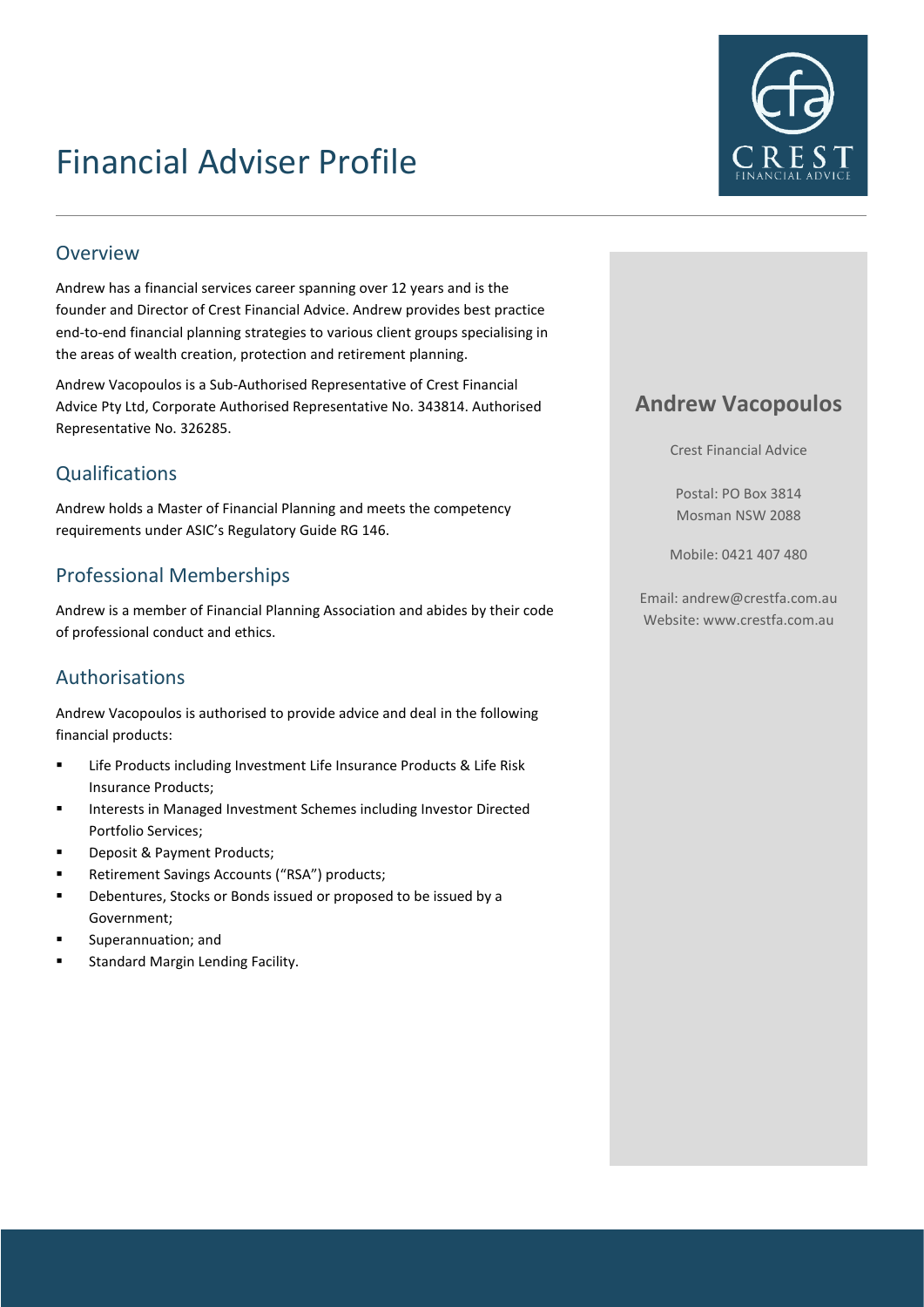# Financial Adviser Profile



### The Financial Planning Process

#### **Step 1 – Initial Consultation**

As an initial step, Andrew will meet with you for around 1 hour to understand your financial and lifestyle objectives, as well as your current financial position and investment history.

Andrew will use your goals to produce a financial plan that will provide you with strategies and recommendations. This will provide you with more clarity when it comes to your financial plan; not only complimenting your attitude to risk, but to also help you steer towards short, medium and long-term goals.

#### **Step 2 – Financial Plan Preparation**

Following your Initial Consultation, Andrew will provide you with our Client Information Questionnaire. If you wish to pursue Andrew's services, simply complete and return this document.

It will take approximately 2 to 3 weeks for Andrew to thoroughly review your current financial position (including expenditure, investments, personal insurances and superannuation) and to formulate the detailed financial modelling and examination that forms the foundation of your financial plan (also known as a 'Statement of Advice').

Once the assessment of your goals, financial needs and current situation has been finalised, Andrew creates a financial plan that will help you meet your goals and aim to maximise your potential for wealth creation.

#### **Step 3 – Advice Presentation Meeting**

Andrew will schedule an Advice Presentation Meeting at a time of your convenience.

For the duration of this meeting, Andrew will go into details when explaining the strategy recommendations contained in your financial plan, and if any strategy recommendations were discounted, talk about why that took place, present the financial modelling and projections included in your financial plan and answer any questions that you may have.

The average time an Advice Presentation Meeting takes is around one hour, although this may be extended, as this will depend on the intricacy of your situation and the amount of strategy recommendations.

#### **Step 4 – Implementation**

Andrew and his staff will arrange the implementation of all recommendations included in your financial plan.

We understand that many people lead busy lives; we aim to save you time and take the hassle out of opening new accounts, transferring funds or organising insurance policies. Dealing directly with a third party on your behalf, we can provide professional services such as accountants, lawyers and mortgage brokers with the information they require.

#### **Step 5 – Ongoing Review**

To ensure that the financial advice is up-to-date, continues to meet your needs and your investments are performing in line with your expectations, we will complete a regular review. A review is also needed to keep informed of any legislative and economic changes.

Providing clients with the chance to benefit from an ongoing advice retainer service and portfolio management program, Andrew aims to alleviate the concern of incurring further one-off advice charges, ultimately, aiming to ensure that your financial plan remains on the right path.